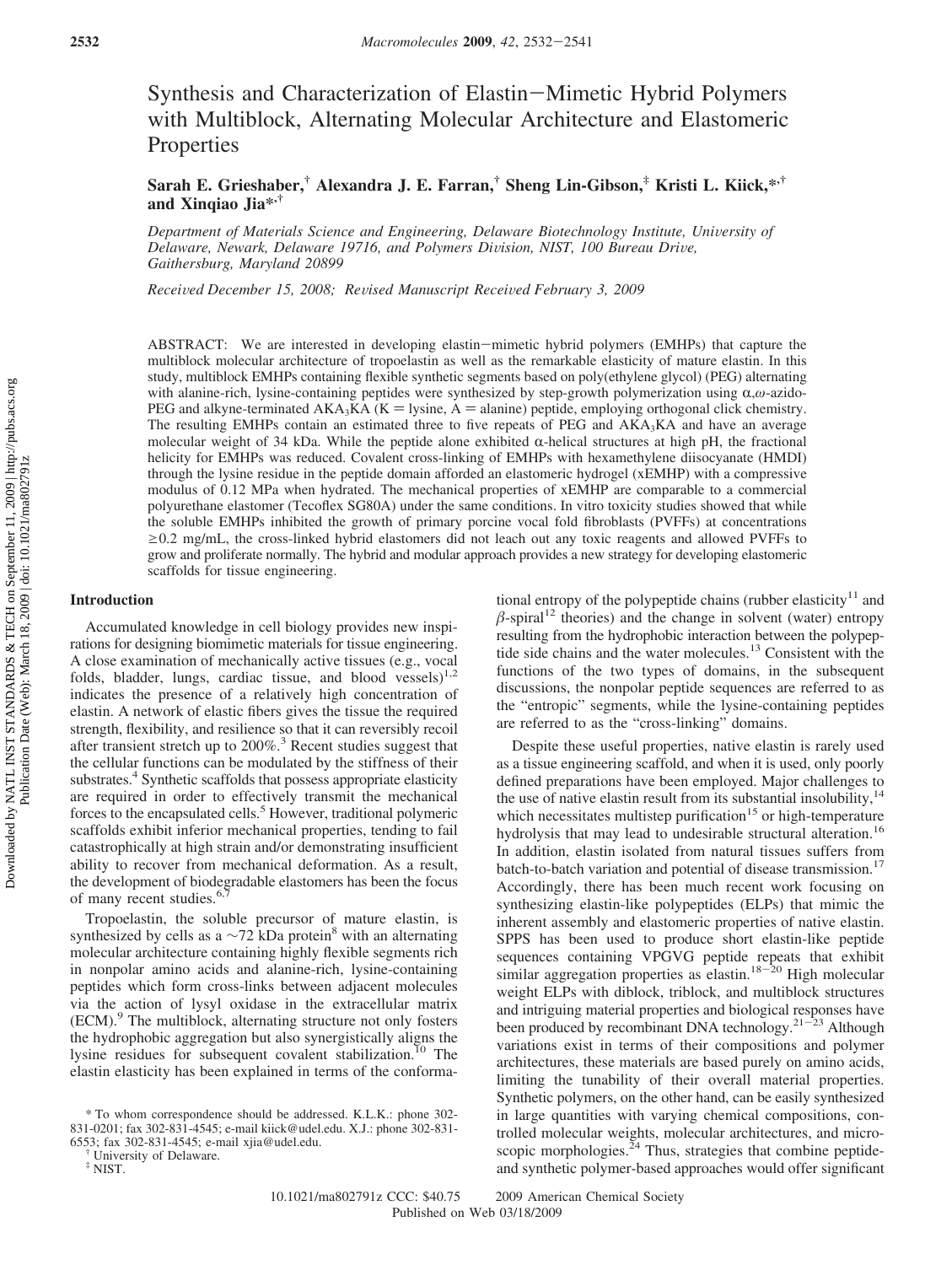**Scheme 1. Schematic Representation of the Synthesis and Covalent Cross-Linking of Elastin**-**Mimetic Hybrid Polymer**



advantages in the design of modular materials that permit the tuning of elastic and biological behavior.<sup>25-28</sup>

Our strategy of producing multiblock EMHPs involves replacing the dynamic, entropic peptide segments with appropriate synthetic polymer chains while retaining the structural component of the cross-linking domains of the natural elastin (Scheme 1). In a proof-of-concept demonstration described here, PEG was employed as the synthetic building block due to its inherent biocompatibility,29 water solubility, and simplicity in its chemical composition. Moreover, PEG not only exhibits distinct chain flexibility<sup>30</sup> as compared to other synthetic polymers, it is also capable of associating with water molecules. In fact, molecular dynamics simulations $31$  suggest that water dramatically affects the elastic properties of PEG through its dynamic hydrogen bonding with the PEG main chain. Thus, the physical properties of PEG are reminiscent of the entropic segments of tropoelastin. On the other hand, alanine-rich, lysinecontaining peptide sequences with a repeating unit of AKA3KA, found in the cross-linking regions of native elastin, $32,33$  were introduced for cross-linking and potential assembly purposes.

We describe herein our initial efforts in synthesizing elastin-mimetic hybrid polymers (EMHPs) consisting of flexible synthetic segments based on poly(ethylene glycol) (PEG) alternating with  $AKA_3KA$  peptides that have the potential to organize into defined structures. Nucleophilic substitution of mesylated hydroxyls of PEG with sodium azide gave rise to azide-functionalized, telechelic PEG  $(N_3$ -PEG-N<sub>3</sub>). Separately, standard 9-fluorenylmethoxycarbonyl (Fmoc)-based solid phase peptide synthesis (SPPS) protocols were applied to prepare AKA3KA peptide containing alkyne groups at both C- and N-termini. Step growth polymerization of the functionalized PEG and peptide using copper-catalyzed 1,3-Huisgen cycloaddition afforded EMHPs with alternating structure and high molecular weight. Covalent cross-linking of EMHPs with hexamethylene diisocyanate (HMDI) afforded an elastomeric gel (xEMHP) that absorbed a large amount of water. The hydrated xEMHP was soft and compressible, exhibiting a compression modulus similar to that of a commercial polyurethane elastomer. Primary porcine vocal fold fibroblasts (PVFFs) were able to proliferate and adopt normal cell morphology without any detectable cell death when cultured in the presence of xEMHP in an indirect contact mode.

## **Experimental Methods72**

**Materials.** All chemicals were used as received unless otherwise noted. Water was deionized and filtered through a NANOpure Diamond water purification system (Barnstead).

**Characterization.** <sup>1</sup>H NMR spectra were recorded in either  $D_2O$ or CDCl3 on a Bruker AV400 NMR spectrometer under standard

quantitative conditions and were analyzed with Bruker Topspin software. All chemical shift values were calibrated using the solvent peak (from proton impurities, 4.8 ppm for  $D_2O$ , 7.24 ppm for CDCl3). FT-IR spectra of PEG and EMHPs were obtained with a Bruker Tensor 27 spectrometer and analyzed with OPUS software. Films were deposited on NaCl plates from methylene chloride solutions. Spectra were taken at a resolution of  $4 \text{ cm}^{-1}$  from 550 to  $4000 \text{ cm}^{-1}$ , and an average of 256 scans was reported. A background of the atmosphere was subtracted from all sample spectra. FT-IR spectra of the peptide were obtained with a Thermo Nicolet Nexus 670 spectrometer equipped with a DuraSamplIR II ATR accessory (SensIR Technologies) and analyzed with OMNIC software. The solid peptide was deposited on the silicon ATR crystal and gently pressed down for the duration of the measurement. Spectra were taken at a resolution of  $4 \text{ cm}^{-1}$  from 550 to 4000 cm-<sup>1</sup> , and an average of 128 scans was reported. A background of the clean silicon crystal was subtracted from all sample spectra. Polymer molecular weights were determined by size exclusion chromatography (SEC) and sodium dodecyl sulfate polyacrylamide gel electrophoresis (SDS-PAGE), and SEC was conducted on a system comprised of a Waters 515 HPLC pump, two Waters Ultrahydrogel (7.8  $\times$  300 mm) columns in series, a Waters 2414 refractive index detector, and a Waters 2996 photodiode array detector. The mobile phase was Dulbecco's phosphate buffered saline (PBS). All samples (ca.  $1-3$  mg/mL) were run at a flow rate of 1 mL/min. Data were collected and analyzed with Waters Empower software. Molecular weight calibration was based on protein standards (trypsinogen and catalase (Sigma-Aldrich) and alkyne-functionalized peptide starting materials). SDS-PAGE analyses were carried out following standard procedures<sup>34</sup> with Coomassie blue staining. High concentrations of PEG-peptide multiblock samples were required in order for them to be clearly visualized by Coomassie blue staining. For ESI-MS analyses, samples were dissolved in methanol at a concentration of ca. 0.1 mg/mL (with a few drops of water added for solubility, if necessary) and analyzed in positive ion mode on a Thermo Finnegan LCQ Advantage mass spectrometer with Surveyor MS pump. Circular dichroism (CD) spectra were recorded on a J-810 spectropolarimeter with Spectra Manager software in a 1 mm or 10 mm path length quartz cuvette. Background scans of buffers (PBS) were recorded and subtracted from the sample scans automatically using the software. Samples were prepared at a concentration of 50 *µ*M, and the pH was adjusted using a NaOH solution. The temperature was held constant at 20 °C, and data were recorded from 190 to 260 nm. Three scans were recorded for each sample, and the average of the scans was reported. The molar ellipticity,  $[\theta]_{MRW}$  (deg cm<sup>2</sup>) dmol<sup>-1</sup>), was calculated using the molecular weight of the peptide and cell path length.35

**End-Group Modification of PEG.36,37** The hydroxyl end groups of PEG were converted to azide groups (N3-PEG-N3) via the mesylate intermediate (CH<sub>3</sub>SO<sub>2</sub>O-PEG-OSO<sub>2</sub>CH<sub>3</sub> or MsO-PEG-OMs).

*MsO-PEG-OMs.* PEG (Acros)  $(M_n = 1450 \text{ g/mol}, 2.00 \text{ g}, 2.76$ mmol of OH) was dissolved in anhydrous dichloromethane (20 mL) containing triethylamine (Aldrich) (1.92 mL, 13.8 mmol). The flask was cooled to 0 °C in an ice bath, and 1.07 mL (13.8 mmol) of methanesulfonyl chloride (Acros) was added dropwise over 10 min under nitrogen. The mixture was stirred under nitrogen in the ice bath for about 1 h and then at room temperature for an additional 3.5 h. After the reaction, the mixture was washed twice with saturated sodium bicarbonate solution. The organic layer was collected, dried over magnesium sulfate, and precipitated twice into cold diethyl ether to obtain a pale yellow solid. Yield: 93%. <sup>1</sup>H NMR (D2O) *δ* (ppm): 4.48 (4H, m, C*H*2OMs), 3.87 (4H, m, CH<sub>2</sub>CH<sub>2</sub>OMs), 3.65-3.75 (128H, m, CH<sub>2</sub>CH<sub>2</sub>O), 3.25 (6H, s,  $CH<sub>3</sub>SO<sub>2</sub>O$ .

*N3-PEG-N3.* MsO-PEG-OMs was dissolved in anhydrous DMF (Aldrich) and sodium azide (Acros) (1.1 equiv, based on the OMs end groups) was introduced. The mixture was stirred under nitrogen at 40 °C for 48 h. The product was precipitated two times in cold diethyl ether, with redissolution in dichloromethane after each precipitation. The solid precipitate was collected by vacuum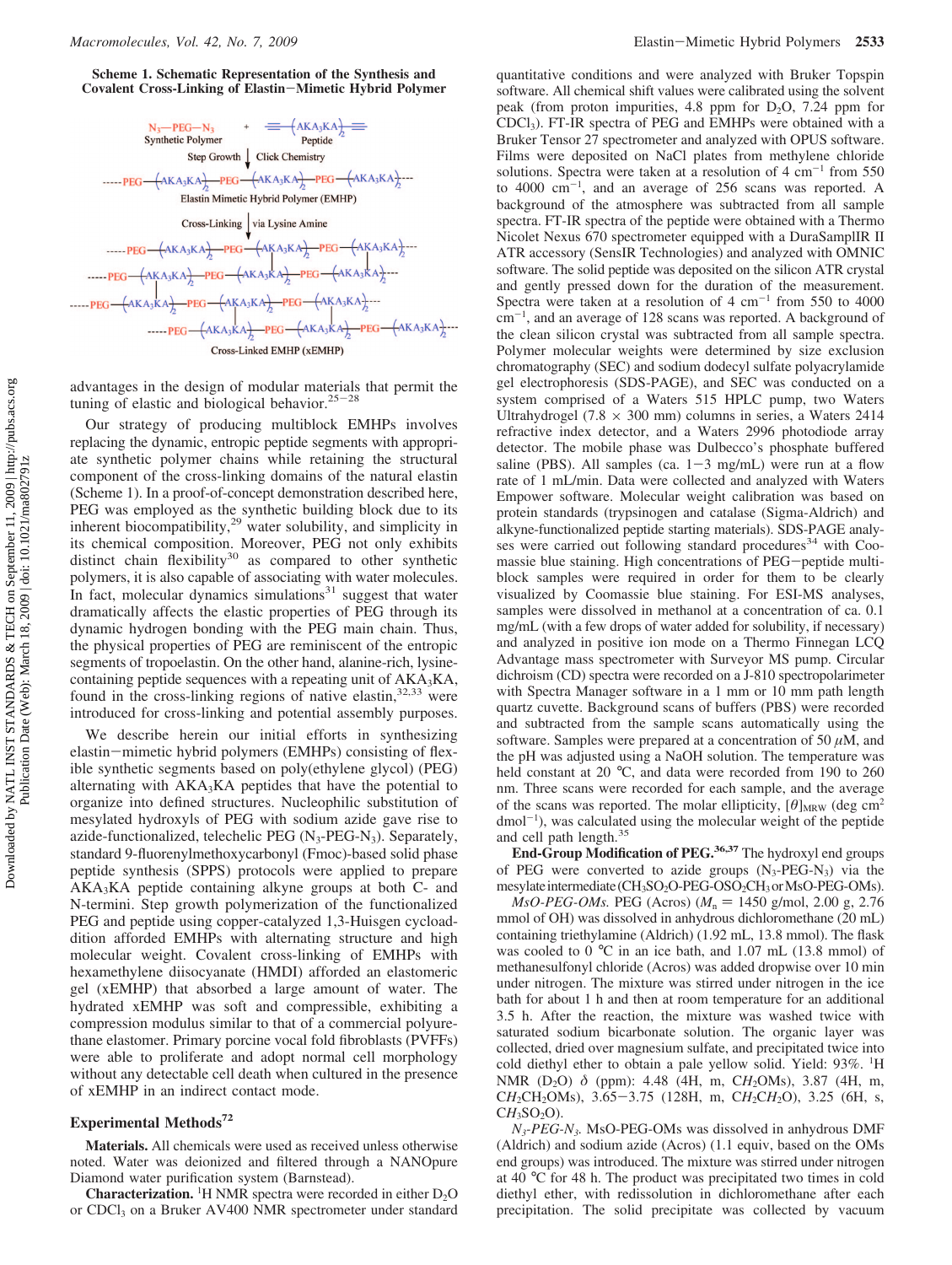

filtration and dried in a vacuum oven. Yield:  $70\%$ . <sup>1</sup>H NMR (D<sub>2</sub>O) *<sup>δ</sup>* (ppm): 3.65-3.75 (120H, m, C*H*2C*H*2O), 3.50 (4H, m, C*H*2N3).

**Synthesis of KA3K Peptide.** Fmoc SPPS was conducted with an automated peptide synthesizer (PS3, Protein Technologies Inc.) on a Rink amide MBHA resin (Novabiochem). The sequence of the peptide used in the PEG-peptide multiblock synthesis reported here was  $X(AKA<sub>3</sub>KA)<sub>2</sub>X$ , where A = Fmoc-L-alanine, K = Fmoc-L-lysine (Boc) (Protein Technologies Inc.), and  $X =$  Fmoc-Lpropargylglycine (Anaspec). The N-terminus was acetylated by capping with acetic anhydride. After the synthesis was complete, the peptide was simultaneously cleaved and deprotected by stirring in a mixture of 9.5 mL/0.25 mL/0.25 mL trifluoroacetic acid/water/ triisopropylsilane for  $6-8$  h at room temperature. The solution was precipitated twice into cold diethyl ether, and the solid precipitate was collected by centrifugation at 4000 rpm. The pellet was then dissolved in water, frozen at  $-80$  °C, and lyophilized. The peptide was isolated as a fluffy, white solid. The mass of the peptide was confirmed via ESI mass spectrometry  $(m/z)$  1473.4  $[(M + H)<sup>+</sup>]$ calculated 1473.0], 737.1  $[(M + H)^{2+}]$ , calculated 737.0], 491.9  $[(M + H)^{2+}]$ + H)<sup>3+</sup>, calculated 492]. Yield: 59%. <sup>1</sup>H NMR (D<sub>2</sub>O) δ (ppm):<br>4 25–4 50 (m 16H NH–CH–CO) 3 02 (m 8H CH-NH<sub>2</sub>) 2 62 4.25-4.50 (m, 16H, NH-C*H*-CO), 3.02 (m, 8H, C*H*2NH2), 2.62 (m, 4H, CH<sub>2</sub>C=CH), 2.35 (m, 2H, CH<sub>2</sub>C=CH), 2.0 (m, 2H, CHC*H*<sub>2</sub>CH<sub>2</sub>CH<sub>2</sub>CH<sub>2</sub>NH<sub>2</sub>), 1.55-1.81 (m, 16H, CHC*H*<sub>2</sub>CH<sub>2</sub>CH<sub>2</sub>CH<sub>2</sub> NH<sub>2</sub>), 1.22-1.50 (m, 30H, CHC*H*<sub>3</sub>).

**Synthesis of Multiblock Hybrid Copolymers (EMHPs).** *Ligand Synthesis.* The ligand for click chemistry, tris(benzyltriazolylmethyl)amine (TBTA), was synthesized and purified based on<br>a previously reported method.<sup>38</sup> Yield: 64%. <sup>1</sup>H NMR (CDCl<sub>3</sub>) *δ* (ppm): 8.25 (s, 3H, triazole), 7.20-7.40 (m, 15H, Ph), 5.50 (s, 6H,  $CH_2Ph$ , 4.21 (s, 6H, NC*H*<sub>2</sub>).

*EMHPs by Step Growth, Click Coupling.* N<sub>3</sub>-PEG-N<sub>3</sub> and the peptide  $X(AKA_3KA)_2X$  were dissolved in a mixture of 300  $\mu$ L of water and 300  $\mu$ L of DMF to form a solution with an initial concentration of 0.05 M azide and 0.05 M alkyne.  $CuSO_4 \cdot 5H_2O$ (0.1 equiv), sodium ascorbate (0.5 equiv), and TBTA (0.1 equiv) were added to the solution. The temperature was increased to 80 °C, and the reaction was allowed to proceed for 24 h. The azideand alkyne-functionalized prepolymers (0.03 mmol each) were again added to the reaction flask along with ∼600 *µ*L of water, and the reaction was continued for another 24 h. At the end of the reaction, a brown insoluble byproduct was observed on the sides of the flask. The solid was removed by vacuum filtration, and the yellow filtrate was collected, diluted with water, and purified by dialysis against water in a Spectra/Por Biotech MWCO 2000 cellulose ester membrane (Spectrum Laboratories) for 3 days, frozen at  $-80$  °C, and lyophilized to obtain a fluffy, pale yellow solid. Yield: 50%. <sup>1</sup>H NMR (D<sub>2</sub>O)  $\delta$  (ppm): 7.9 (s, 1 H, triazole C=C*H*), 4.20-4.40<br>(m 8H NH-C*H*-CO) 3.60-3.80 (m 104H OC*H*-C*H*<sub>2</sub>) 3.52 (m, 8H, NH-CH-CO), 3.60-3.80 (m, 104H, OCH<sub>2</sub>CH<sub>2</sub>), 3.52 (m, 2H, OCH<sub>2</sub>CH<sub>2</sub>-triazole), 3.15-3.40 (m, 3H, NH<sub>2</sub>), 3.05 (m, 4H, CH<sub>2</sub>NH<sub>2</sub>), 2.04 (m, 2H, CH<sub>2</sub>C=CH), 1.65-2.0 (m, 8H, CH<sub>2</sub>CH<sub>2</sub>CH<sub>2</sub>CH<sub>2</sub>NH<sub>2</sub>, CH<sub>2</sub>CH<sub>2</sub>CH<sub>2</sub>CH<sub>2</sub>NH<sub>2</sub>), 1.35-1.70 (m, 23H, CHCH<sub>2</sub>CH<sub>2</sub>CH<sub>2</sub>CH<sub>2</sub>NH<sub>2</sub>, CHCH<sub>3</sub>).

**Covalent Cross-Linking of EMHPs (xEMHPs).** EMHP was dissolved in DMSO at a concentration of 100 mg/mL. HMDI (Fluka) was added at a molar ratio of 10:1 isocyanate:lysine functional groups. The solution was vortexed and pipetted to  $10 \times$  $10 \times 1.5$  mm<sup>3</sup> wells in a PTFE mold. The wells were covered with a PTFE lid, and the mixture was allowed to cross-link overnight at room temperature. The cross-linked product (xEMHP) was dried by heating to ∼80 °C for ∼2 h and thoroughly rinsed with acetone/ water. The final product was stored in water at 4 °C before use.

**Water Uptake.** xEMHPs (six repeats) prepared as described above were dried overnight in a vacuum oven at 40 °C. After the dry weights were measured, samples were immersed in water for 24 and 48 h at room temperature. The wet weights were measured after blotting the excess water. The swelling ratio was calculated as the wet weight divided by the dry weight.

**Mechanical Analysis.** Mechanical analysis was conducted on a dynamic mechanical analyzer (RSA III instrument, TA Instruments) using a parallel plate geometry that measures the deformation as a function of an applied force. The compression rate was maintained at 0.05 mm/s. Samples were prepared in PTFE molds and cut into cylindrical shape (height  $\approx 1.5$  mm, diameter = 5 mm) for the test. Both dry and hydrated xEMHPs, along with a Tecoflex SG80A (Noveon), were tested under the same conditions. The modulus was calculated using the initial linear portion of the stress-strain curve. Five cyclic loading and unloading tests were carried out on each sample, with 1 min recovery time between consecutive cycles.

**Cytotoxicity Tests.** *MTT Assay.* Primary porcine vocal fold fibroblasts (PVFFs) were isolated from  $2-3$  year old pigs using collagenase disaggregation<sup>39</sup> and were cultured in Dulbecco's Modified Eagle's Medium (DMEM, Gibco) supplemented with 10% fetal bovine serum and 1% penicillin-streptomycin. Confluent cells (passage 8) were trypsinized and seeded into 24-well plates at a density of 50 000 cells/well in 1 mL of culture medium. The sterilefiltered (0.2  $\mu$ m) polymer solutions (N<sub>3</sub>-PEG-N<sub>3</sub>, X(AKA<sub>3</sub>KA)<sub>2</sub>X, and EMHPs) were added to each well so that their final concentrations were in the range of 0.002-2.0 mg/mL (five repeats for each sample). The relative toxicity of these polymers was assessed with an MTT cell proliferation assay kit (ATCC) after 3 days of culture without changing the medium.<sup>17</sup> The absorbance was measured at 550 nm with a plate reader (PerkinElmer Universal Microplate Analyzer). Cells cultured under the same conditions in a pure medium were used as the control, and the results were expressed as the measured absorbance normalized to the absorbance of the control sample. Statistical analysis was performed using a twotailed Student's *t* test with a *p* value of 0.05 for statistical significance. All values are reported as the mean  $\pm$  standard deviation of the mean.

*Li*V*e/Dead Assay.* Live/dead assay was used to evaluate the toxicity of xEMHPs in an indirect contact mode. Thin sheets of xEMHPs (dry weight 4.8 mg, thickness ∼0.7 mm, three repeats) were sterilized by UV irradiation (254 nm, ∼10 min) before being loaded into the Millicell cell culture inserts (Millipore). The inserts containing xEMHPs were subsequently submerged in DMEM without direct contact with the underlying cells that had been preincubated for 6 h. PVFFs cultured under the same condition in the absence of xEMHPs were used as the control. After 3 days of culture, xEMHPs were removed from the well, and the cells were rinsed with PBS before being stained with Syto 13 (Molecular Probes, 1:1000 in PBS) and propidium iodide (Molecular Probes, 1:2000 in PBS). The stained cells were visualized using a confocal microscope (Axiovert LSM 510 with Zeiss LSM image examiner).

#### **Results and Discussion**

**Synthesis and Chemical Analysis of EMHPs.** We employed copper(I)-catalyzed azide-alkyne cycloaddition (CuAAC) as a strategy for the production of multiblock architectures using telechelic azido-functionalized PEG and alkyne-derivatized peptide as the prepolymers. This reaction is known as one type of click chemistry and has been reported as an efficient reaction with tolerance to a wide variety of functional groups, few side reactions, and high reaction rates and efficiency in water as well as many organic solvents.<sup>24,40</sup> The hydroxyl end groups of linear PEG were converted to mesylate groups using mesyl chloride and subsequently to azide groups using sodium azide (Scheme 2). The conversion of hydroxyls to mesylate end groups was confirmed by the appearance of CH<sub>2</sub>OMs and CH<sub>2</sub>CH<sub>2</sub>OMs peaks in the <sup>1</sup>H NMR spectrum at 4.5 and 3.85 ppm, respectively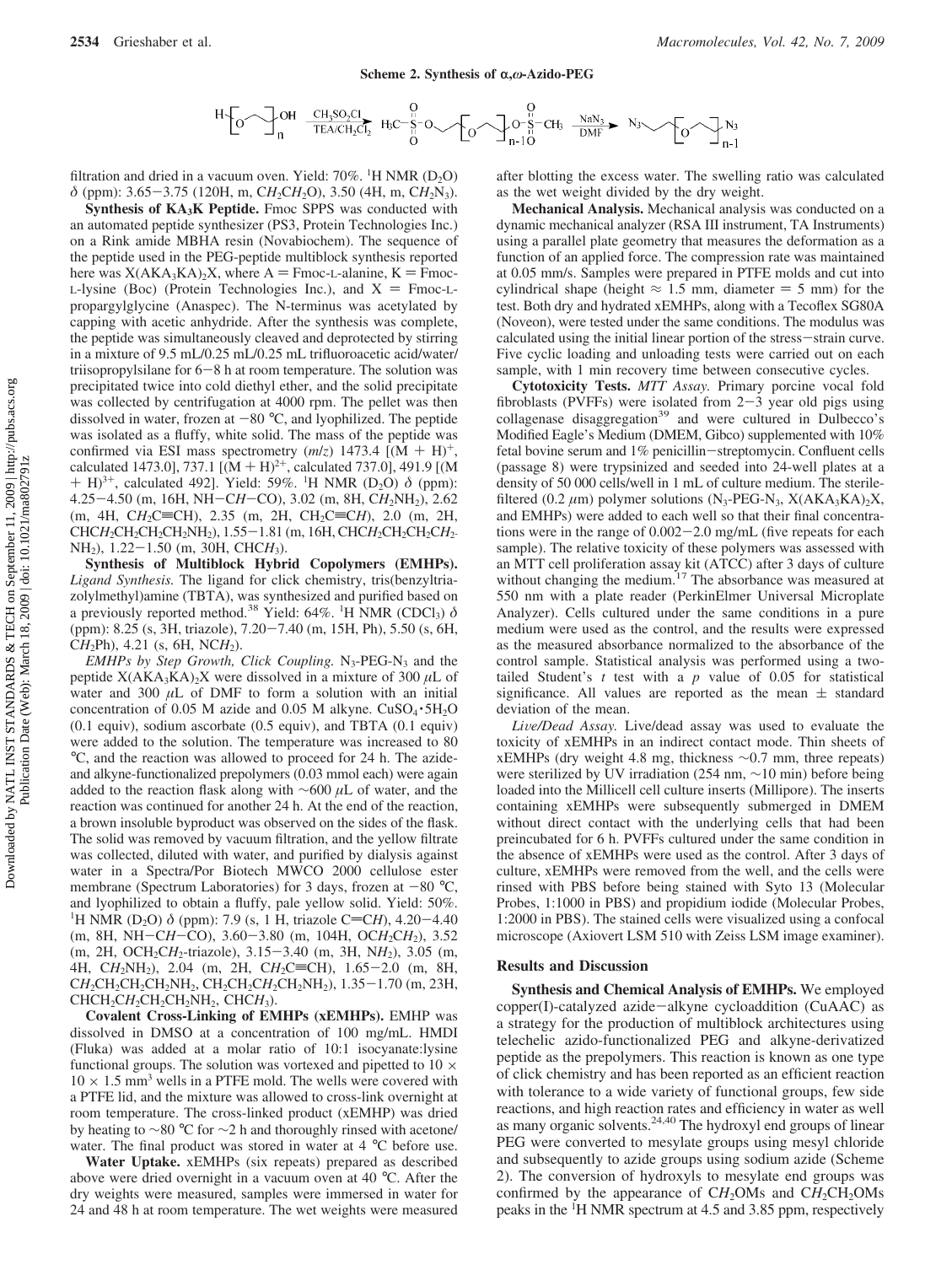

**Figure 1.** <sup>1</sup>H NMR spectra of HO-PEG-OH (left), MsO-PEG-OMs (middle), and N<sub>3</sub>-PEG-N<sub>3</sub> (right).

**Scheme 3. Synthesis of EMHP by Step-Growth Polymerization Using Azide-Functional PEG and Alkyne-Terminated Peptide**



(Figure 1). A 96% mesylate functionality was calculated from the ratio of the C*H*<sub>2</sub>OMs peak to the C*H*<sub>2</sub>C*H*<sub>2</sub>O repeat unit. The conversion of the mesylate to the azide end groups was confirmed by the disappearance of the CH<sub>2</sub>OMs, CH<sub>2</sub>CH<sub>2</sub>OMs, and  $OSO_2CH_3$  peaks and the appearance of the  $CH_2N_3$  peak at 3.55 ppm. Near 100% conversion from mesylate to azide was achieved. The overall end-group conversion was at least 96%, necessary for achieving high molecular weight products by the subsequent step-growth polymerization reactions.<sup>41</sup> PEG is not expected to degrade under the experimental conditions employed for end-group modification.

Alanine-rich, lysine-containing peptides with the sequence  $X(AKA<sub>3</sub>KA<sub>2</sub>X, which mimics the hydrophilic/cross-linking$ domains of native elastin, were produced by standard Fmocbased SPPS. The incorporation of terminal L-propargylglycine permitted the integration of the peptide into PEG-peptide multiblock copolymers via CuAAC. The peptide was analyzed by ESI-MS analysis (Figure S1, Supporting Information), and the measured molecular weight was in agreement with the calculated value of 1472 g/mol.

Hybrid multiblock copolymers with alternating PEG and peptide blocks were formed via step-growth polymerization by click coupling between the azide end groups of PEG with the alkyne end groups of the peptide (Scheme 3). These reactions were conducted in a water/DMF mixture with  $CuSO<sub>4</sub>$  as the catalyst and sodium ascorbate as the reducing agent to generate copper(I) in situ. Stoichiometry for the complementary functional groups was maintained throughout the reaction. The mixture was heated to 80 °C to accelerate the reaction rate, and TBTA was used to stabilize the copper catalyst and to increase the polymerization rate. TBTA has been shown to be an efficient ligand due to the presence of both tertiary amine and 1,2,3 triazole functionalities that work in concert to increase the reaction rate.38 At the end of the polymerization, brown precipitates were observed. The byproducts were insoluble in common solvents such as DMF, DMSO, acetone, and water and are believed to be insoluble polymer aggregates resulting

from copper coordinating to the triazole rings in the polymer products.<sup>42</sup> The soluble fraction was isolated and purified for further chemical analyses and covalent cross-linking. Control experiments were conducted where peptide alone, dissolved in H2O/DMF (50/50), was heated at 80 °C for 24 h. SEC traces (data not shown) for peptide before and after heating showed no significant difference in terms of the elution time and the peak shape, suggesting the absence of peptide degradation during polymerization.

The formation of the multiblock product was confirmed collectively by <sup>1</sup>H NMR, FT-IR, SEC, and SDS-PAGE. The <sup>1</sup>H NMR spectrum of the EMHP is shown in Figure 2, where the ratio of the PEG, peptide, and the triazole linker per repeating unit in the multiblock copolymer was calculated as approximately 0.79:0.5:1 by comparing the integrations of the peaks at 3.7 ppm (PEG repeat unit), 3.0 ppm (lysine side chain C*H*2NH2), and 7.9 ppm (the triazole C*H*), labeled as B, C, and A in Figure 2, divided by the respective number of protons.

The FT-IR spectra of the alkyne-terminated peptide and the telechelic azido-PEG as well as the resulting EMHP are shown in Figure 3. The alkyne-terminated peptide exhibits characteristic N-H stretch (3280 cm<sup>-1</sup>), amide I (1657 cm<sup>-1</sup>), and amide II (1541 cm<sup>-1</sup>) peaks. The peaks at 1133–1199 cm<sup>-1</sup> can be (1541 cm<sup>-1</sup>) peaks. The peaks at 1133–1199 cm<sup>-1</sup> can be attributed to the C-N stretch of the lysine amine. The presence attributed to the  $C-N$  stretch of the lysine amine. The presence of the terminal alkyne is confirmed by the  $-C=CH$  bend at 655 cm<sup>-1</sup> although the  $\equiv$ C-H stretch may have overlapped with the N-H stretch at 3280 cm<sup>-1</sup>. Telechelic azido-PEG<br>shows distinct stretching bands at 2871 cm<sup>-1</sup> (CH<sub>2</sub>) 1112 cm<sup>-1</sup> shows distinct stretching bands at 2871 cm<sup>-1</sup> (CH<sub>2</sub>), 1112 cm<sup>-1</sup>  $(C-O-C)$ , and 840 cm<sup>-1</sup> (C-C) that are characteristic of the PEG backbone. The strong band at 2094 cm<sup>-1</sup> is indicative of the azide end groups in the starting PEG.43 The intensity of the azide peak decreased significantly in the spectrum for EMHPs. The additional peptide- and PEG-specific peaks are clearly visible in the spectrum for the EMHP, indicating the success of the coupling reaction. The characteristic triazole unsaturation (C=N stretching, 1380-1650 cm<sup>-1</sup>) could not be readily<br>distinguished due to its overlapping with the amide bond <sup>44,45</sup> distinguished due to its overlapping with the amide bond.<sup>44,45</sup>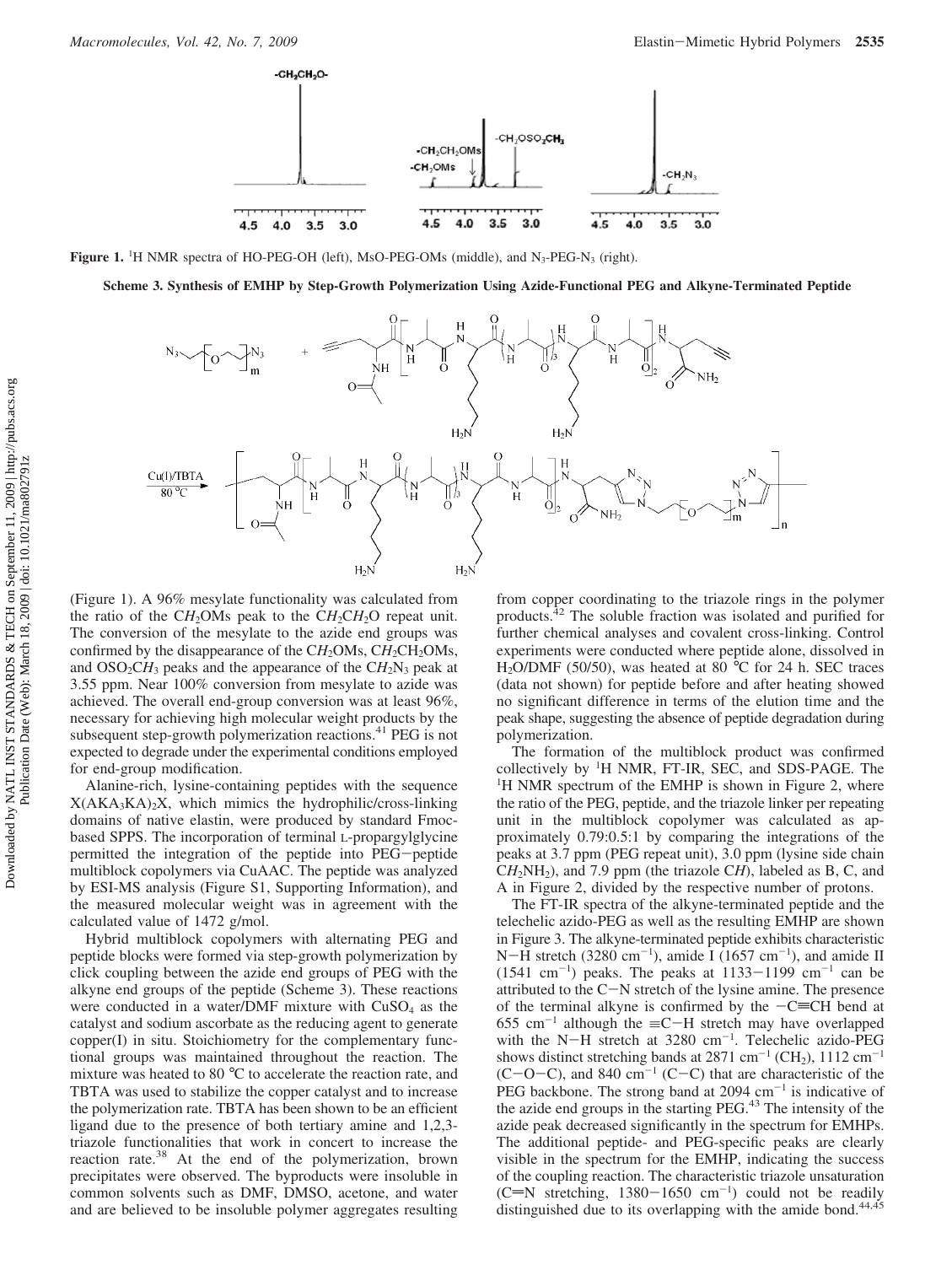

**Figure 2.** <sup>1</sup>H NMR spectrum of EMHP. Peak A (7.9 ppm) = triazole C*H*, B (3.7 ppm) = C*H*<sub>2</sub>C*H*<sub>2</sub>O, and C (3.0 ppm) = C*H*<sub>2</sub>NH<sub>2</sub>.



**Figure 3.** FT-IR spectra of  $X(AKA_3KA_2X)$  peptide (top), N<sub>3</sub>-PEG-N<sub>3</sub> (middle), and EMHP (bottom).

The change in molecular weight from the starting materials to the hybrid product was monitored by SEC and SDS-PAGE. SEC was run in PBS ( $pH = 7.4$ ), and the traces shown in Figure 4 were collected using a UV detector at a wavelength of 214 nm. The starting PEG could not be detected due to the lack of a chromophore. The peptide appeared as a sharp peak at 18.9 min, while the multiblock copolymer showed a broad peak centered at a shorter elution time of ∼16 min. A rough estimation using protein standards gave an  $M_w$  of 34 kg/mol for EMHP, with a polydispersity index of 4.3. Interestingly, although PEG and the peptide had comparable molecular weights (1450 g/mol for PEG and 1472 g/mol for peptide), their elution profiles were significantly different as indicated by their SEC traces using a refractive index detector (Figure S2, Supporting Information). While the peptide eluted at 18.9 min,

the peak for PEG was centered at 17.7 min. Thus, PEG exhibited a higher "apparent" molecular weight than the peptide, suggesting the potential differences in their mobility and/or hydrodynamic volume in the mobile phase. It is also possible that the peptide interacts with the column packing material, delaying the elution time. The hybrid copolymer containing equal amounts of peptide and PEG is anticipated to elute at a later time (thus a lower apparent molecular weight) with a broader molecular weight distribution as compared to a linear, PEG-based polymer with similar molecular weight. Thus, the broad molecular weight distribution observed for the multiblock hybrid copolymers could be attributed to the different chemical and physical identities of the constituents in the multiblock copolymers.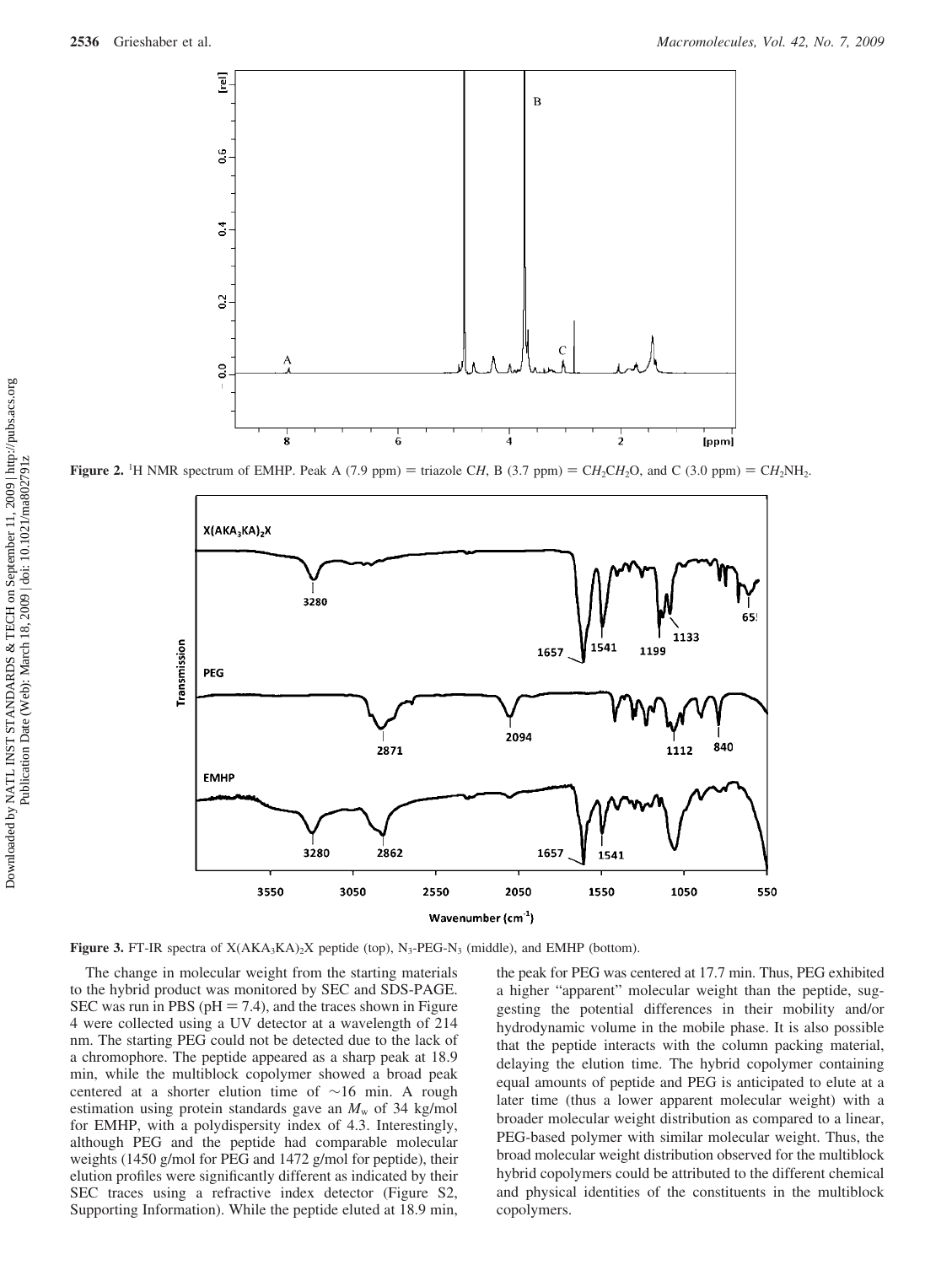

**Figure 4.** SEC analyses of the peptide and EMHP. Mobile phase: PBS,  $pH = 7.4$ . Detector: photodiode array (PDA) at 214 nm.



**Figure 5.** SDS-PAGE of the peptide and PEG prepolymers as well as the multiblock copolymer: lane I, protein molecular weight ladder; lane 2,  $X(AKA_3KA)_2X$ ; lane 3, a mixture of  $X(AKA_3KA)_2X$  and  $N_3-PEG-$ N3; lane 4, multiblock hybrid polymer.

A broad molecular weight distribution is also expected from the step-growth polymerization due to the presence of polymerizing species of varying sizes. A theoretical polydispersity index (PDI) of 2 can be reached only at  $100\%$  conversion.<sup>41</sup> Matyjaszewski and co-workers reported<sup>46</sup> the step-growth click coupling between an azido-terminated polystyrene  $(M_n = 2020$ g/mol) and propargyl ether. After 40 h of reaction, a polymer with a  $M_n$  of 16 700 g/mol and a PDI of 3.34 was obtained. Using a different chemistry, Guan and co-workers<sup>47</sup> reported the synthesis of novel alternating saccharide-peptide hybrid copolymers for gene delivery. The polymers were produced via interfacial condensation polymerization between the amine from the oligolysines and the acid chloride derived from the protected monosaccharide. When the number of lysine residues in the starting oligomer increased from 2 to 4, the polydispersity of the resulting hybrid copolymers increased from 1.86 to 3.63. Larger monomers are likely to exhibit a reduced molecular dynamics and less efficient collisions with their partners, leading to slower polymerization and a broader molecular weight distribution. Our SEC results were not surprising considering the nature of the condensation polymerization, the relatively large size of the prepolymers, the possibility of competing side reactions, and the hybrid nature of the copolymer.

The SDS-PAGE results shown in Figure 5 agree with the SEC analyses. The alkyne-functionalized peptide appeared as a single band with an apparent molecular weight lower than 6 kDa as assessed by the protein standards (lane 2). When a physical mixture of the peptide and PEG diazide starting materials was run on the gel, a single band appeared at the same location (lane 3); the PEG is not stained by Coomassie blue and thus does not appear in the SDS-PAGE gel. The fact that the peptide alone and the peptide/PEG mixture appeared at the same location indicates that PEG did not interact with the peptide, nor did it carry the peptide along the gel when they were physically mixed. A clear shift to high molecular weight after the polymerization (lane 4) confirms the presence of covalent linkages between the peptide and PEG. Polymeric species with an apparent molecular weight of 20-40 kDa exhibit more intense staining than those with lower molecular weight, confirming the presence of a large population of polymers with such molecular weight in the product. The broad smear seen in the band for the hybrid copolymer is typical for protein/synthetic polymer bioconjugates as synthetic polymers usually exhibit a broader molecular weight distribution, even for well-defined polymers generated by living polymerization procedures.<sup>48,49</sup> In SDS-PAGE, proteins are unfolded and rendered negatively charged via their interaction with the surfactant.<sup>50</sup> In our case, SDS likely binds more strongly to the peptide due to the presence of both lysine and hydrophobic alanine residues, while its interaction with PEG may be limited because of PEG's hydrophilicity and lack of charge. Therefore, the mobility of PEG along the gel is likely to be significantly lower than that of the peptide, this heterogeneity further contributing to the breadth of the smear. The <sup>1</sup>H NMR and FT-IR spectra combined with SEC and SDS-PAGE analyses provided convincing evidence for the formation of hybrid copolymers containing approximately 3-5 PEG blocks in alternation with equal numbers of peptide in the backbone.

**Structure Analyses of Peptide and EMHP.** The secondary structures of the alkyne-functional peptide and EMHP were monitored by circular dichroic (CD) spectroscopy at various pH conditions (Figure 6). The positive charge of the lysine residues at pHs 7.4 and 10 causes the peptides to adopt a predominantly random coil conformation at room temperature, as evidenced by a single minimum at 198 nm in the spectra. The emergence of minima at 222 and 208 nm at pH 11.9 confirmed the increased helicity of the peptides under this condition. As the solution pH increased, there was a gradual increase in the peptide helical content (5.2% at  $pH = 7.2$ ; 6.6% at pH = 10, 13% at pH = 11.9) due to the neutralization of the lysine amine above its  $pK_a$  value (10.5). The relatively low helical content observed is expected for the short peptides under these conditions and is in good agreement with the structures of the cross-linking domains alone.

The cross-linking domains in tropoelastin are generally believed to be predominantly  $\alpha$ -helical in structure. However, several laboratories have observed that the  $\alpha$ -helical content of the protein, measured by CD, is substantially less than that expected from the primary sequence prediction, suggesting the presence of less stable, frayed structures.33,51 Tamburro et al. studied the conformation of the individual cross-linking domains of human tropoelastin in both water and 2,2,2-trifluoroethanol (TFE). While these peptides mainly adopted flexible conformations such as random coil (and/or PPII helix) in water, they adopted stable  $\alpha$ -helical conformations in TFE. In a separate study by Keeley and co-workers,<sup>51</sup> ELPs derived from entropic exons 20 and 24 flanking a single cross-linking domain based on exons 21 and 23 were synthesized recombinantly. Approximately  $15-18\%$   $\alpha$ -helical content was observed when the ELP was dissolved in water, and a 28% helicity was obtained when the flexible "hinge" region was removed. In tropoelastin, the organized assembly appears to require a process of hydrophobically driven, temperature-induced coacervation, creating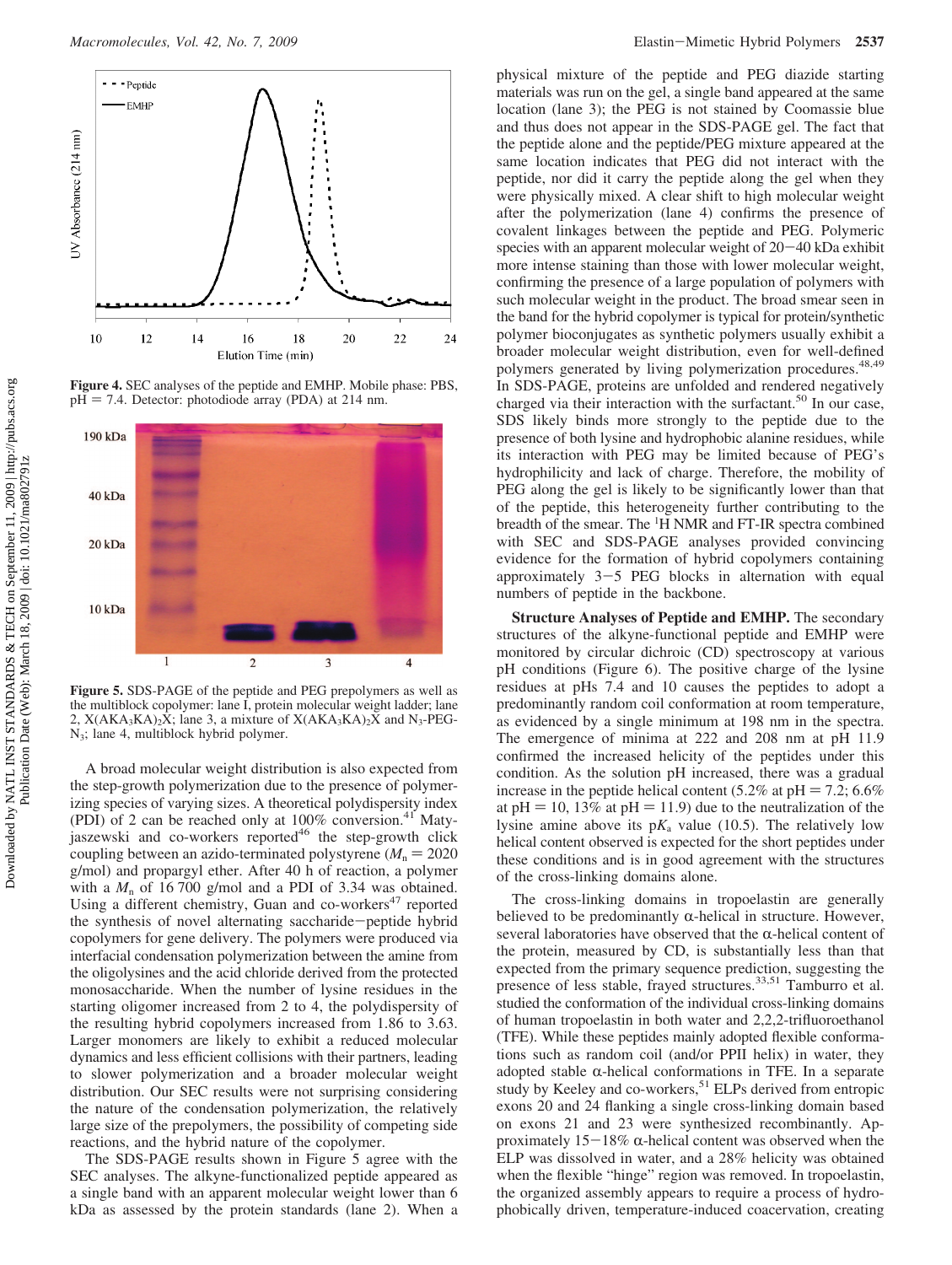

Figure 6. CD spectra of KA<sub>3</sub>K peptide and EMHPs at pH 7.2 (circle), 10 (star), and 11.9 (filled circle).

a highly hydrophobic microenvironment that is conducive to the helix formation in the cross-linking domains.

When the peptide was intercepted with PEG regularly along the hybrid polymer backbone, the fractional helicity at pH 11.9 was significantly reduced (5.6%) although similar helical content to that observed for the free peptide was found at lower pH conditions (Figure 6). The reduction in helicity is not surprising considering the hydrophilicity of PEG coupled with the covalent linkage between the peptide and PEG building blocks that may have introduced steric hindrance that inhibits peptide folding. Therefore, to further mimic the assembly properties of natural elastin, the hydrophobicity of the synthetic polymers, and the number, sequence, and arrangement of the cross-linking domains, will be systematically varied in future studies. Dry, solid films of the multiblock copolymer are suggested to contain  $\alpha$ -helical conformation as evidenced by a strong peak at 1657  $cm^{-1}$  in the FT-IR spectrum (Figure 3).<sup>52</sup>

**Covalent Cross-Linking of EMHPs and Mechanical Evaluations.** In nature, the preassembled amine groups from the lysine residues are cross-linked by the enzyme lysyl oxidase, which causes oxidative deamination of the lysine residues to form allysine ( $α$ -amino adipic  $δ$ -semialdehyde). The allysine residues then undergo spontaneous condensation reactions with each other or with lysine to form cross-links between tropoelastin chains.<sup>9</sup> In our hybrid copolymers, the lysine amines were similarly used for cross-linking by hexamethylene diisocyanate (HMDI). HMDI has been previously used to cross-link recom-



**Figure 7.** Representative loading-unloading curves (three runs) for dehydrated xEMHP (top) and hydrated xEMHP (bottom). Samples were allowed to recover for 1 min after each run.

binant ELPs<sup>53</sup> and is less toxic than glutaraldehyde, another commonly used cross-linker for amine groups. Cross-linking was conducted in DMSO to prevent hydrolysis of the isocyanate groups. After cross-linking, DMSO and residual HMDI were removed by heating and thorough washing with acetone and water. The average swelling ratio for xEMHPs was measured as  $3.6 \pm 0.2$  after 24 h swelling. Prolonged incubation (48 h) did not change the measured swelling ratio, indicating that the xEMHP has reached equilibrium swelling after 24 h. The hydrated xEMHPs visibly shrank and appeared more brittle after drying.

The mechanical properties of xEMHP (dry and wet) were analyzed by uniaxial compression testing. Dry xEMHP was soaked in water for 24 h, and the excess water was gently removed prior to the tests. Parallel measurements were carried out on Tecoflex SG80A, a soft, aliphatic polyurethane widely used as an elastomeric material for tissue engineering.<sup>54-56</sup> The maximum strain applied to different samples (*ε*max; Tecoflex SG 80A, 35%; hydrated xEMHP, 30%; dehydrated xEMHP, 19%) was arbitrarily chosen to avoid reaching the upper transducer limit (2000 g applied force) of the instrument. At least five consecutive loading-unloading cycles (Figure 7; only three runs are shown for more facile interpretation) were carried out in order to assess the energy dissipation during cyclic compression, with 1 min recovery time before the next cycle was initiated. An examination of the loading curves for all three samples showed an initial compliant behavior up to a strain of  $10-15\%$ followed by stiffening behavior, which may be attributed to strain hardening and/or non-Gaussian behavior of polymer chains at high strains.<sup>57,58</sup> The unloading paths typically show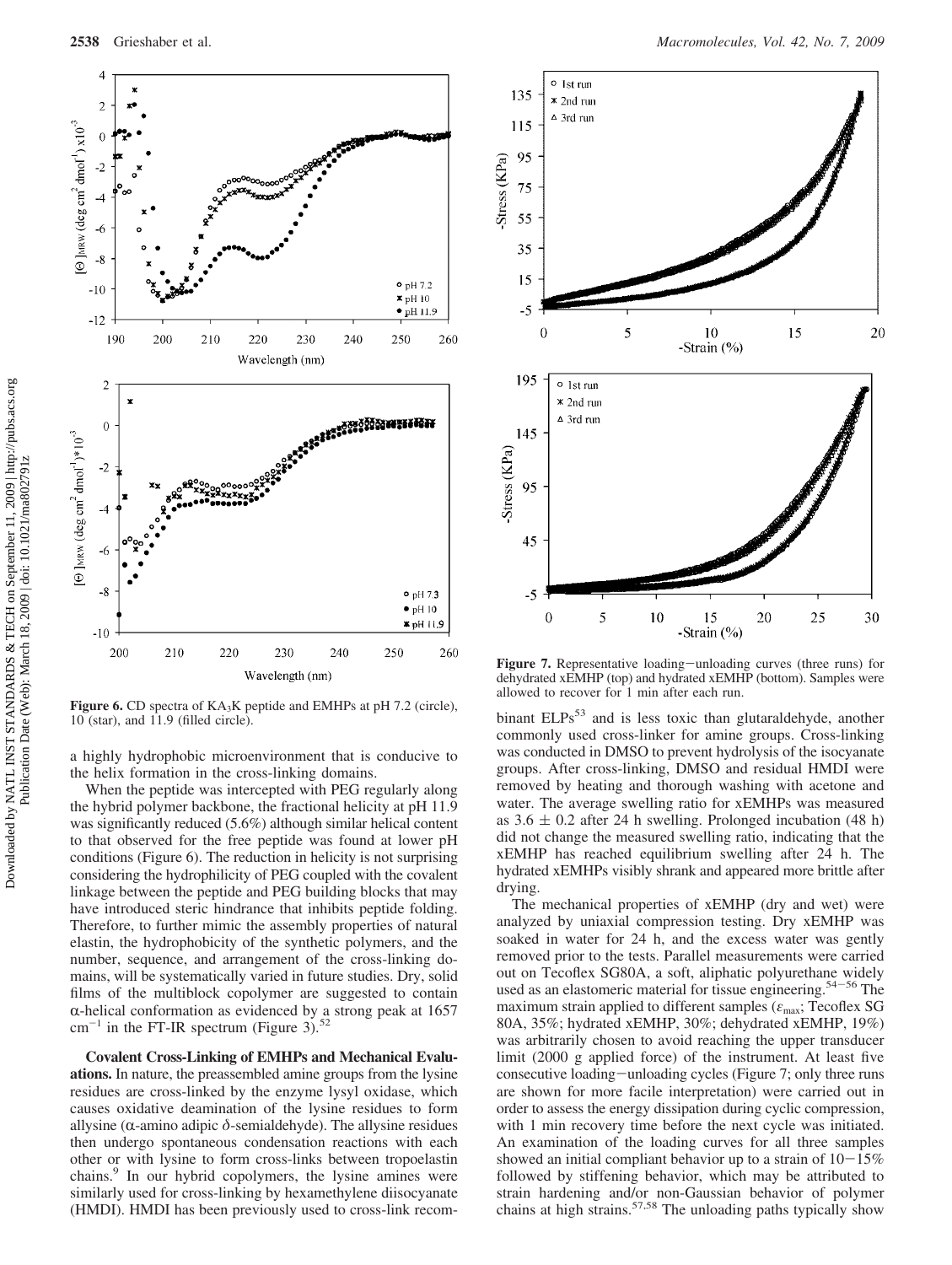

**Figure 8.** Stress-strain curves for dehydrated xEMHP (circle), hydrated xEMHP (square), and Tecoflex SG80A (triangle).

a hysteresis loop with a residual strain. Additional recovery occurred with time (1 min) after unloading; these behaviors are typical for elastomers.<sup>59,60</sup> Remarkable overlapping for the loading-unloading curves was observed for all three types of materials, indicating the efficient recovery after loading and the absence of permanent deformation under our testing conditions.

Representative stress-strain curves for hydrated and dry xEMHPs are plotted in Figure 8. The compressive modulus was calculated by taking the slope of the stress-strain curve in the linear region from  $5-10\%$  strain. The moduli of the dry and hydrated xEMHPs are  $0.32 \pm 0.008$  and  $0.12 \pm 0.018$  MPa, respectively. The material softens upon hydration, consistent with results observed for natural elastin, in which the modulus decreases with an increased amount of hydration due to the plasticizing effect of water and increased chain dynamics.<sup>61</sup> For comparison purposes, the compression modulus of Tecoflex SG80A was measured as  $0.214 \pm 0.025$  MPa. This modulus is comparable to that of the cross-linked EMHPs. Of note is that Tecoflex SG80A is a hydrophobic elastomer that does not absorb any significant amount of water, while the hydrated xEMHP contains ∼70 wt % water and yet behaves as a compressible elastomer. Hydrated materials with desirable mechanical properties offer greater advantages over hydrophobic scaffolds for tissue engineering.

Gosline and co-workers $62$  have done extensive investigation on the mechanical properties of elastin matrices. Using tensile tests, they found that pig aortic elastin had an elastic modulus of 0.81 MPa, stress at break of 1.02 MPa, strain at break of 103%, and a resilience of 77%. Using uniaxial tensile tests, Urry<sup>18,63</sup> evaluated the mechanical properties of elastomeric polypentapeptides that had been prepared using recombinant DNA technology and cross-linked by *γ*-irradiation. The hydrated samples had a tensile modulus varying from 0.04 to 0.20 MPa depending on the polypeptide sequence and the irradiation dosage. Bellingham et al. prepared ELPs containing alternating hydrophobic domains and hydrophilic cross-linking domains by recombinant DNA technology.<sup>22</sup> The resulting polypeptides were covalently cross-linked via the lysine residues using pyrroloquinoline quinine (PQQ) upon peptide coacervation. Under tension, these materials had an elastic modulus of ∼0.25 MPa and could be extended to strains of ∼100% before breaking. Repeated cycles of loading and unloading of these materials showed consistent and efficient recovery, with a resilience of ∼80%. Although a similar range of modulus values was observed for xEMHP, a direct comparison of material properties under compression and tension is not practical. Other modes of deformations, such as shear, exist in compression tests,64 while in tensile tests, maximum deformation leads to catastrophic failure. On the other hand, the compressive modulus is expected to reach infinity at high strain due to the material densification, which is not directly materials related. While the area under loading-unloading curves can be used to calculate the energy dissipation (resilience), such exercises cannot be applied in compression.

Recently, Srokowski et al. used lysine diisocyanate (LDI)<sup>65</sup> to cross-link genetically engineered, multiblock ELPs composed of five hydrophobic domains flanked by four cross-linking domains. Under unconfined compression, ELP foams had compression moduli of 0.14 MPa at 20% strain and 0.94 MPa at 80% strain. These values are similar to those obtained from our xEMHP under the same compression conditions. Similar loading-unloading curves between ELPs and xEMHPs were also observed. However, our hybrid and modular design offers the opportunities to finetune the material's mechanical properties by systematically adjusting (1) the peptide sequence and sequence length, (2) the polymer molecular weight and architecture, (3) hydrophobicity of polymer and peptide building blocks, and (4) interchain covalent cross-linking.

**Cytotoxicity Assays.** As discussed above, cells actively probe and respond to mechanical cues in their surrounding environment, changing their adhesion structures, gene expression, and cell locomotion. In vitro cell cytotoxicity study is the first step in evaluating the potential of EMHPs for tissue engineering applications. Vocal fold fibroblasts were chosen for the toxicity studies for multiple reasons. First, the human vocal folds are the only tissue in the human body in which vibration occurs naturally and regularly at frequencies of  $100-1000$  Hz and amplitudes of about 1 mm.<sup>66</sup> Second, vocal fold fibroblasts (VFFs) are the major type of cells that are responsible for maintaining the functional condition of the extracellular compartment in the vocal fold.<sup>67</sup> Third, elastin plays a pivotal role in controlling the proper function of the vocal fold.<sup>68</sup>

The toxicity of  $N_3$ -PEG- $N_3$  and the alkyne-functionalized peptide as well as the un-cross-linked multiblock copolymer were measured by an MTT assay using primary porcine vocal fold fibroblasts (PVFFs). The average absorbance shown in Figure 9a was normalized to a positive control of PVFFs cultured in unconditioned media. PEG diazide was not toxic to cells at concentrations of 0.002-2 mg/mL. Compared to PEG diazide, the peptide caused more cell death at all concentrations  $(p < 0.05)$ , likely due to the abundant positive charges on the peptide $69$  (2 lysines every 5 alanines) and possible impurities from the SPPS process. The peptide and the hybrid copolymer showed similar toxicity at concentrations of 0.02 and 0.2 mg/ mL, while reduced cell growth for the latter was observed at 2 mg/mL ( $p < 0.05$ ). The observed toxicity is not likely to originate from the polymer degradation due to the stability of the amide and triazole bonds and the nondegradable nature of PEG. The presence of some residual copper catalyst that remained bound to the copolymers may have caused more cell death for EMHPs at 2 mg/mL.70 PVFFs cultured in the presence of 2 mg/mL peptide were more viable than those cultured at peptide concentrations of 0.2 and 0.02 mg/mL. The underlying mechanism for such observation is not clear.

An indirect contact method was applied to test the toxicity of xEMHP. Swollen xEMHPs were suspended above the cells and fully immersed in the media using tissue culture inserts. PVFFs were cultured in the presence of xEMHPs for 3 days at 37 °C. A second well with PVFFs in unmodified media was used as a control. Figure 9b shows a representative live/dead staining. It is clear that cells exposed to xEMHPs were highly viable and capable of growing to confluence over the course of the culture. They showed the same cell morphology as the control cells, indicating that our purification procedures appear to adequately remove any toxic reagents (e.g., cross-linker, solvents). When PVFFs were directly seeded on top of the swollen gels (data not shown), they did not adhere well to the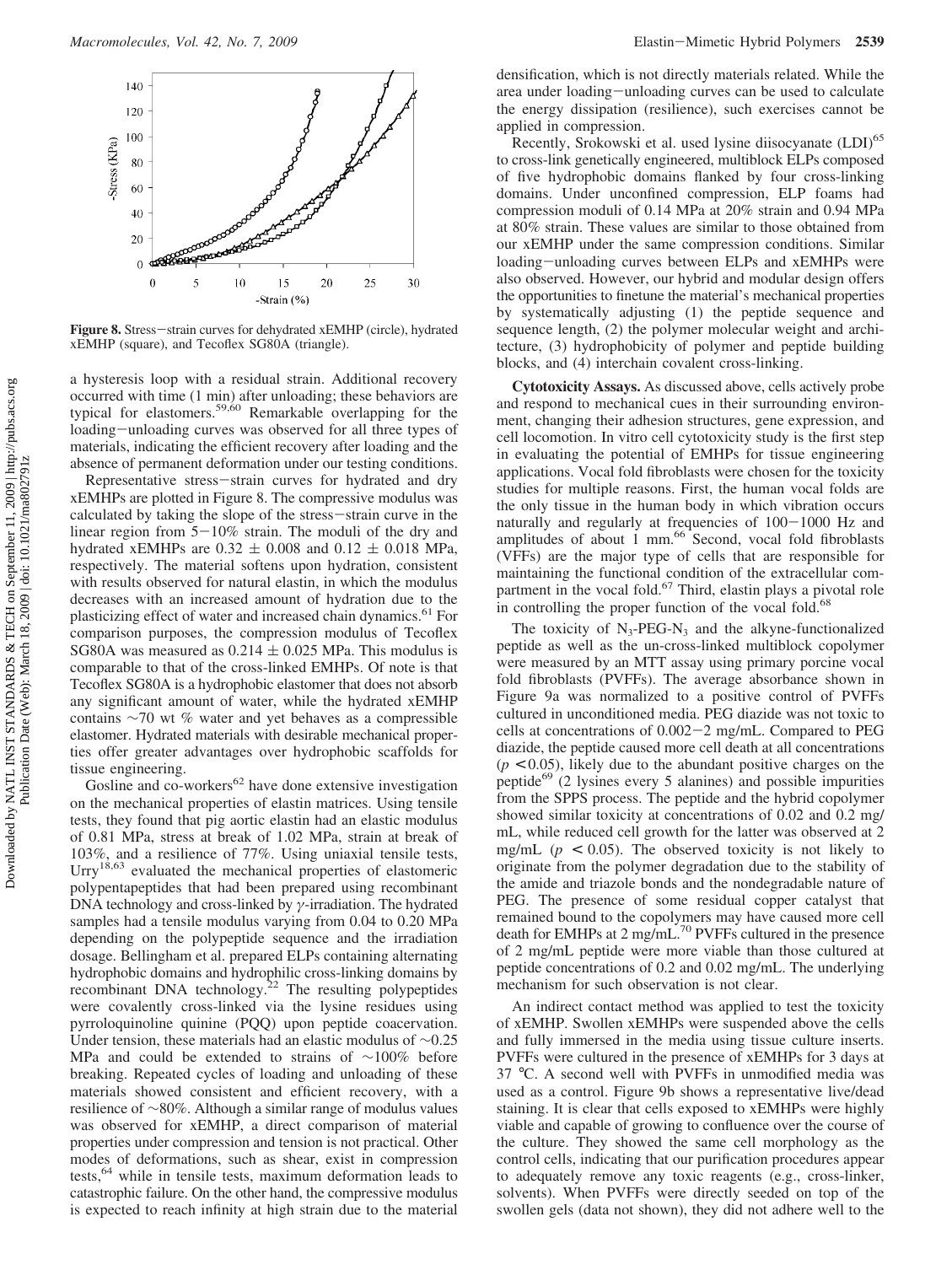

**Figure 9.** Cytotoxicity evaluations of the soluble polymers and the cross-linked EMHP using primary porcine vocal fold fibroblasts (PVFFs). (a) MTT assay of N<sub>3</sub>-PEG-N<sub>3</sub>, X(AKA<sub>3</sub>KA)<sub>2</sub>X, and EMHP at concentrations of 0.002, 0.02, 0.2, and 2 mg/mL. (b) Live/dead assay of xEMHP in an indirect contact mode. Left: PVFFs in the presence of xEMHP. Right: control cells in the absence of xEMHP. Live cells are stained green, and dead cells are stained red. Scale bar: 200 *µ*m.

substrate, owing to the relative hydrophilicity of the xEMHPs and the lack of integrin-binding motifs in these proof-of-concept materials. Remarkably, cells in direct contact with the edges of the swollen gels reminded highly viable, further demonstrating the lack of toxicity of the xEMHPs. Thus, these types of materials may be promising candidates as elastic scaffolds for vocal fold tissue engineering.

This study represents our initial effort in synthesizing elastin mimetic hybrid copolymers with alternating molecular architecture. The modular nature of the design, coupled with the chemical nature of the synthesis, should permit facile adjustment of mechanical, morphological, and biological properties of the resulting polymers. The relatively broad molecular weight distribution for the EMHP indicates the structural heterogeneity of the cross-linked product, which may be useful if it can be controlled, as controlled heterogeneity at molecular and microscopic levels is necessary and has been shown to enhance the overall material properties.<sup>7,71</sup> We are currently conducting mechanistic studies in order to elucidate the structure-function relationships between EMHP structure and mechanical properties. Insight gained from these studies will allow the engineering of hybrid elastomers with controlled heterogeneity and desired materials properties.

#### **Conclusions**

Elastin-mimetic hybrid polymers (EMHPs) with an alternating multiblock structure were synthesized by step-growth polymerization employing orthogonal click chemistry between an α,ω-azido-PEG and alkyne-terminated KA<sub>3</sub>K peptide. The formation of multiblock copolymers was confirmed collectively by <sup>1</sup>H NMR, FT-IR, SEC, and SDS-PAGE. The resulting hybrid polymers contain PEG and peptide alternating along the polymer backbone, with an estimated molecular weight  $(M_w)$  of 34 kg/ mol. Covalent cross-linking of EMHPs with HMDI through the lysine residue in the peptide domain afforded an elastomeric gel (xEMHPs) with a compressive modulus of 0.12 MPa when hydrated. The mechanical properties of xEMHP are comparable to a commercial polyurethane elastomer (Tecoflex SG80A) under the same conditions. Perfectly overlapping loading/ unloading curves were obtained for xEMHP, both dry and wet, demonstrating their ability to recover from mechanical stress. The observed elasticity for xEMHPs was attributed to the hybrid multiblock molecular architecture, with PEG segments providing the chain flexibility and the peptide domains providing covalent cross-linking ability. Although the soluble multiblock copolymers exhibited some toxicity to primary porcine vocal fold fibroblasts (PVFFs) at concentrations  $\geq 0.2$  mg/mL, the crosslinked hybrid elastomer allowed PVFFs to grow and proliferate